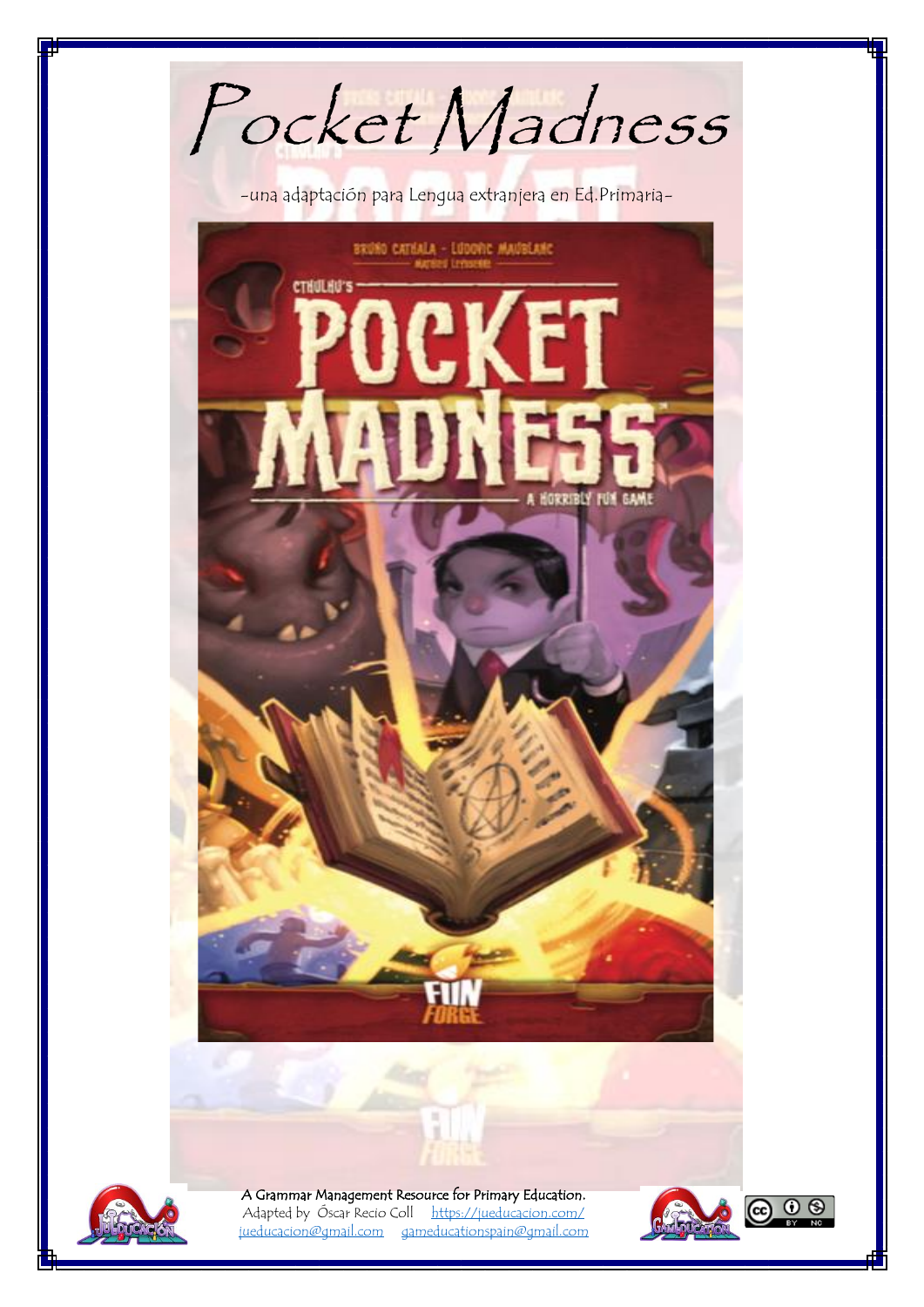

## **Game Set up**

-Place the 7 Portal cards Face-up in the center of the table. (1)

-Place the Madness Tokens near the Portal cards (2)

-Shuffle the Locations cards and GIVE 2 CARDS to each PLAYER (3)

-Take 17 Cards from the Location from the Location Deck, randomly, and put them aside facedown.

-Flip the Location deck over to be face-up then integrate the 17 Location cards, keeping them down.

-Shuffle the newly built deck: now the deck has face-up and face-down cards

-Splay all the cards on the table without changing the order  $(4)$ , so everyone can all the cards. (Yes, 17 cards are face-down)



## **GOAL OF THE GAME**

Play and Discard as many cards as possible and be the one with the fewest Madness Tokens.



A Grammar Management Resource for Primary Education. Adapted by Óscar Recio Coll <https://jueducacion.com/>

[jueducacion@gmail.com](mailto:jueducacion@gmail.com) [gameducationspain@gmail.com](mailto:gameducationspain@gmail.com)